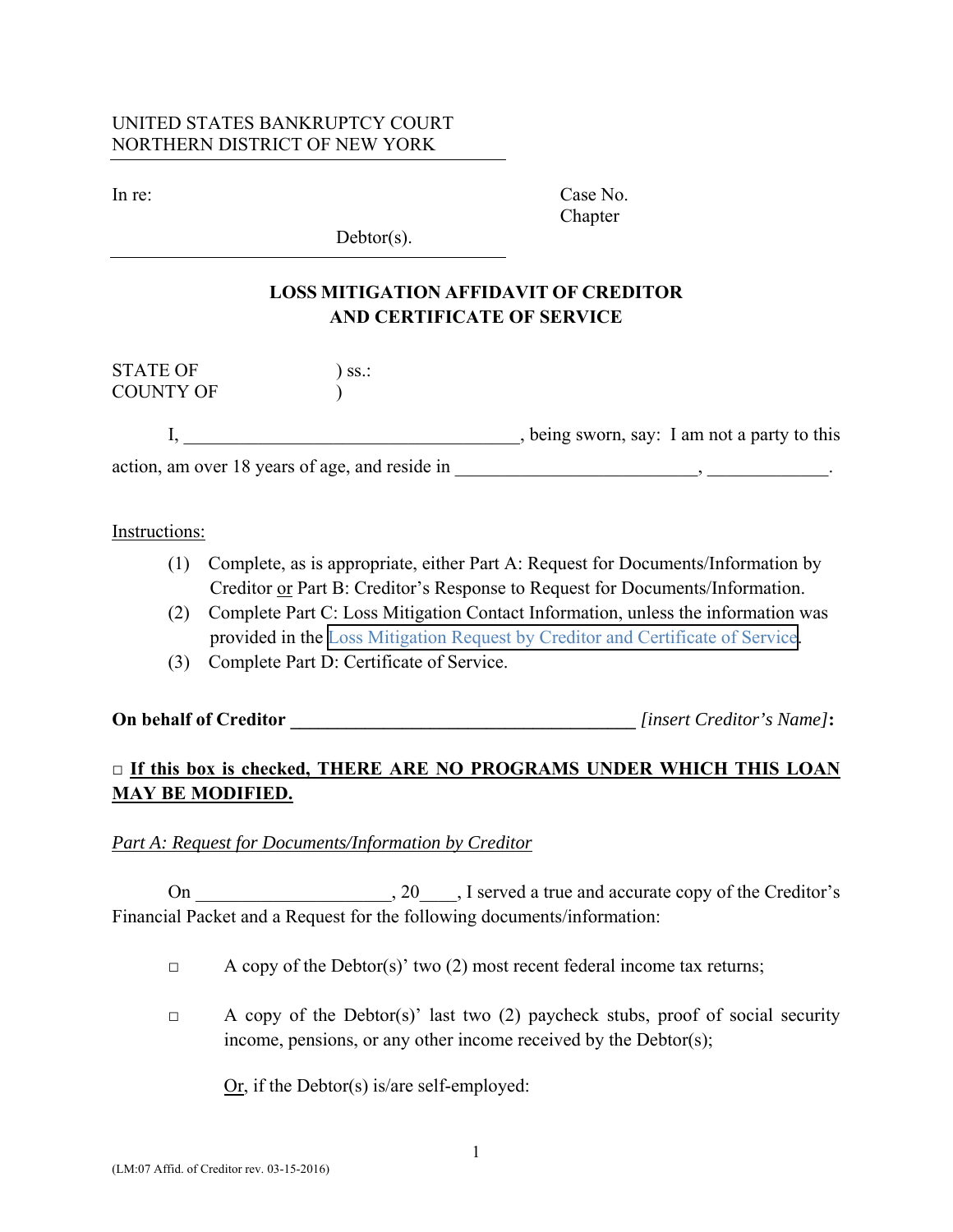| last two $(2)$ paycheck stubs; | Proof of second/third party income by affidavit of the party, including the party's |
|--------------------------------|-------------------------------------------------------------------------------------|
| Other (please specify):        |                                                                                     |
|                                |                                                                                     |

## *Part B: Creditor's Response to Request for Documents/Information*

On 20 . I served a true and accurate copy of the Creditor's Response to the Debtor(s)' Request for documents/information, including the following:

 $\mathcal{L}_\mathcal{L} = \mathcal{L}_\mathcal{L} = \mathcal{L}_\mathcal{L} = \mathcal{L}_\mathcal{L} = \mathcal{L}_\mathcal{L} = \mathcal{L}_\mathcal{L} = \mathcal{L}_\mathcal{L} = \mathcal{L}_\mathcal{L} = \mathcal{L}_\mathcal{L} = \mathcal{L}_\mathcal{L} = \mathcal{L}_\mathcal{L} = \mathcal{L}_\mathcal{L} = \mathcal{L}_\mathcal{L} = \mathcal{L}_\mathcal{L} = \mathcal{L}_\mathcal{L} = \mathcal{L}_\mathcal{L} = \mathcal{L}_\mathcal{L}$ 

 $\mathcal{L}_\mathcal{L} = \mathcal{L}_\mathcal{L} = \mathcal{L}_\mathcal{L} = \mathcal{L}_\mathcal{L} = \mathcal{L}_\mathcal{L} = \mathcal{L}_\mathcal{L} = \mathcal{L}_\mathcal{L} = \mathcal{L}_\mathcal{L} = \mathcal{L}_\mathcal{L} = \mathcal{L}_\mathcal{L} = \mathcal{L}_\mathcal{L} = \mathcal{L}_\mathcal{L} = \mathcal{L}_\mathcal{L} = \mathcal{L}_\mathcal{L} = \mathcal{L}_\mathcal{L} = \mathcal{L}_\mathcal{L} = \mathcal{L}_\mathcal{L}$ 

 $\mathcal{L}_\mathcal{L} = \mathcal{L}_\mathcal{L} = \mathcal{L}_\mathcal{L} = \mathcal{L}_\mathcal{L} = \mathcal{L}_\mathcal{L} = \mathcal{L}_\mathcal{L} = \mathcal{L}_\mathcal{L} = \mathcal{L}_\mathcal{L} = \mathcal{L}_\mathcal{L} = \mathcal{L}_\mathcal{L} = \mathcal{L}_\mathcal{L} = \mathcal{L}_\mathcal{L} = \mathcal{L}_\mathcal{L} = \mathcal{L}_\mathcal{L} = \mathcal{L}_\mathcal{L} = \mathcal{L}_\mathcal{L} = \mathcal{L}_\mathcal{L}$ 

 $\mathcal{L}_\mathcal{L} = \mathcal{L}_\mathcal{L} = \mathcal{L}_\mathcal{L} = \mathcal{L}_\mathcal{L} = \mathcal{L}_\mathcal{L} = \mathcal{L}_\mathcal{L} = \mathcal{L}_\mathcal{L} = \mathcal{L}_\mathcal{L} = \mathcal{L}_\mathcal{L} = \mathcal{L}_\mathcal{L} = \mathcal{L}_\mathcal{L} = \mathcal{L}_\mathcal{L} = \mathcal{L}_\mathcal{L} = \mathcal{L}_\mathcal{L} = \mathcal{L}_\mathcal{L} = \mathcal{L}_\mathcal{L} = \mathcal{L}_\mathcal{L}$ 

□ A copy of Debtor(s)' payment history;

□ Other (please specify): \_\_\_\_\_\_\_\_\_\_\_\_\_\_\_\_\_\_\_\_\_\_\_\_\_\_\_\_\_\_\_\_\_\_\_\_\_\_\_\_\_\_\_\_\_\_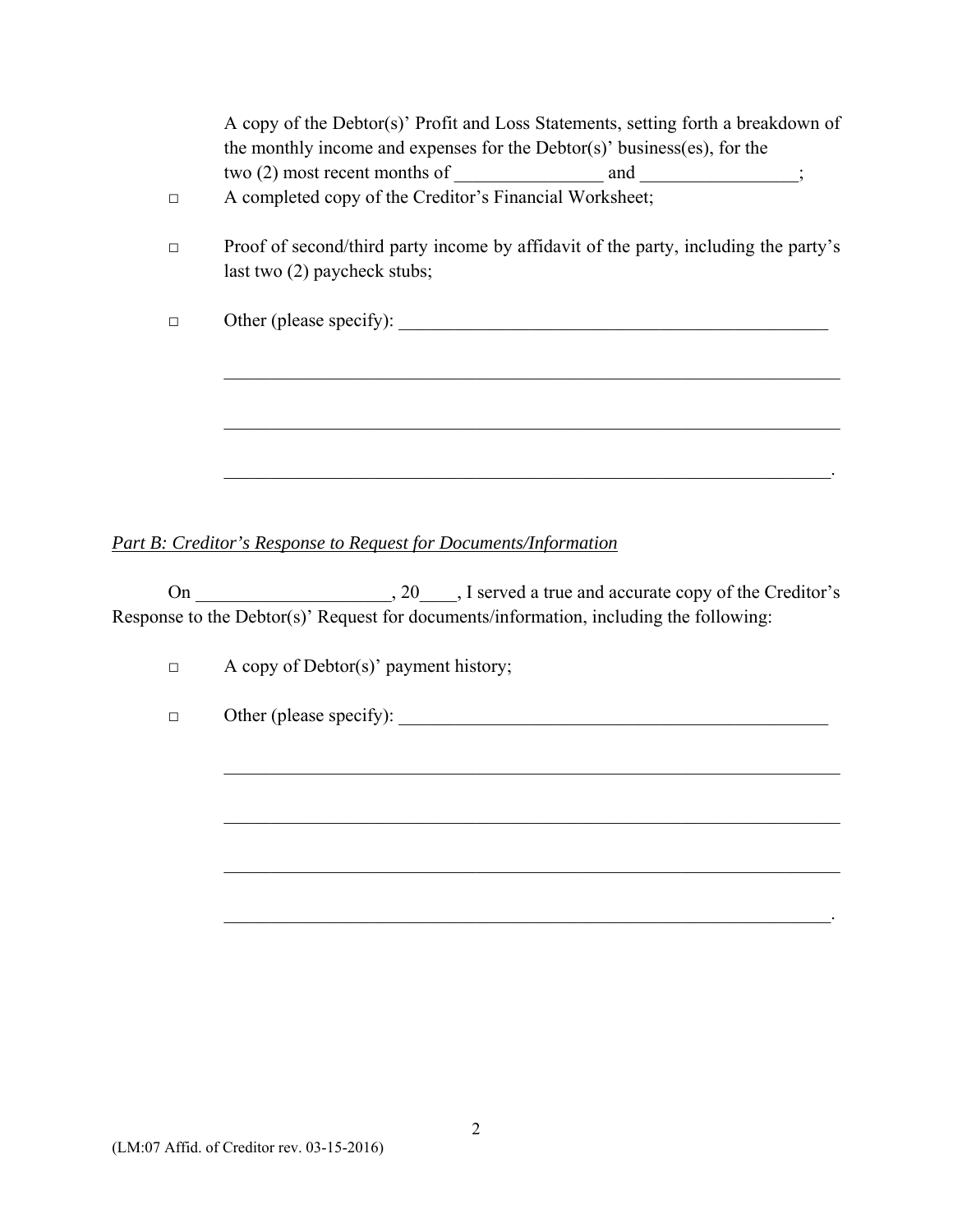### *Part C: Loss Mitigation Contact Information*

The Loss Mitigation contact information for the Attorney for the Creditor is as follows:

| Title:                                                                                                                                                                                                                         |                         |
|--------------------------------------------------------------------------------------------------------------------------------------------------------------------------------------------------------------------------------|-------------------------|
|                                                                                                                                                                                                                                |                         |
|                                                                                                                                                                                                                                |                         |
| Address 2:                                                                                                                                                                                                                     |                         |
| City:                                                                                                                                                                                                                          | State: <u>Zip Code:</u> |
|                                                                                                                                                                                                                                |                         |
| Email Address: No. 1996. The Contract of the Contract of the Contract of the Contract of the Contract of the Contract of the Contract of the Contract of the Contract of the Contract of the Contract of the Contract of the C |                         |
| Name of the Creditor representative in-house who has full settlement authority to act on the<br>Creditor's behalf with respect to the Loan:                                                                                    |                         |
|                                                                                                                                                                                                                                |                         |
| Title:                                                                                                                                                                                                                         |                         |

Phone No.:

*Part D: Certificate of Service* 

On \_\_\_\_\_\_\_\_\_\_\_\_\_\_\_\_\_\_\_, 20\_\_\_\_, I served a true and accurate copy of the above Loss Mitigation Affidavit by Creditor—

—by notice of electronic filing (NEF) via the CM/ECF system upon the following parties at the email addresses listed below: